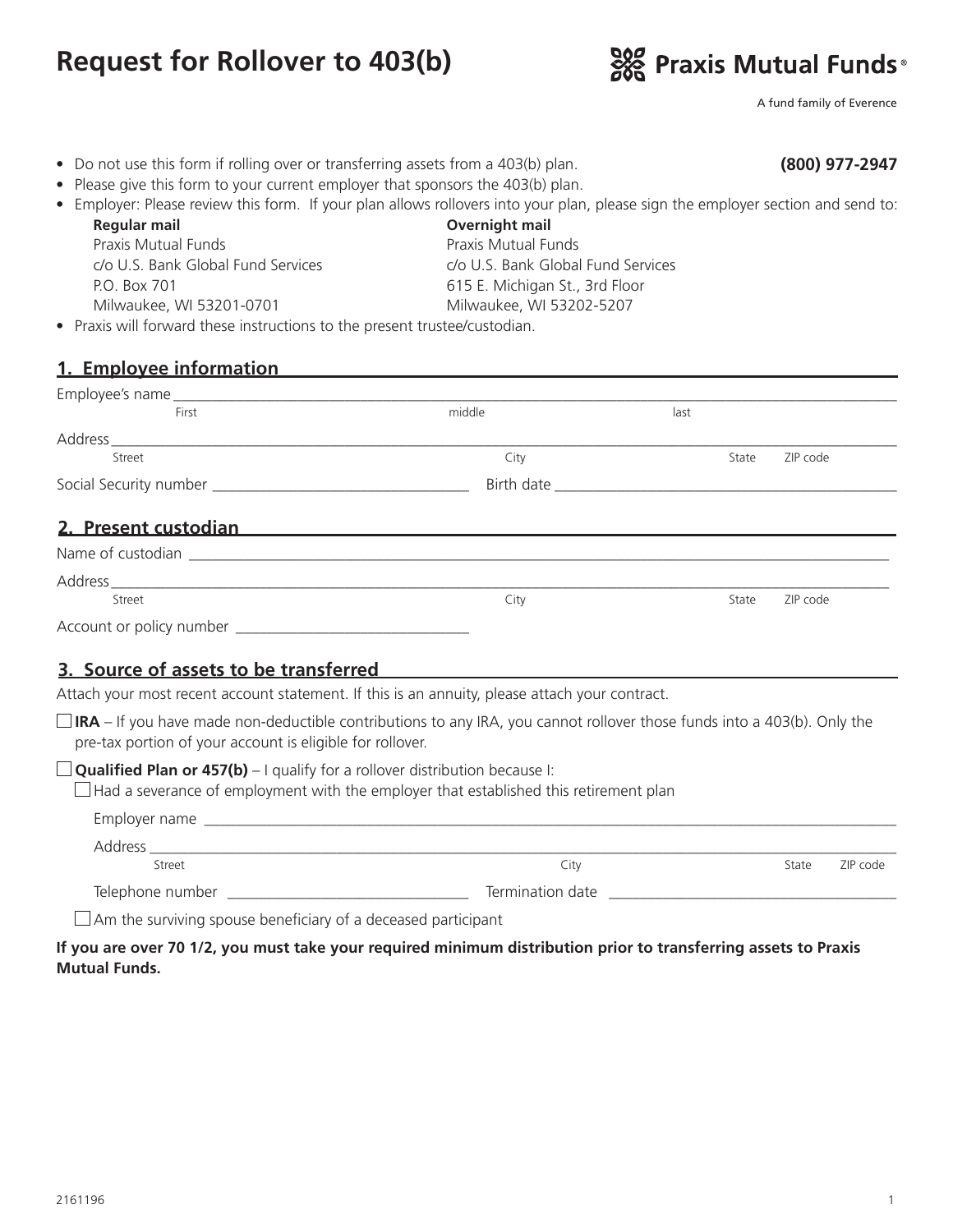# **4. Investment selection**

I have an existing Praxis 403(b) custodial account. Account number

Invest the proceeds as follows: 

| <b>Fund selection</b><br>Genesis Portfolios                    | Percentage | <b>Existing Account No.</b> |
|----------------------------------------------------------------|------------|-----------------------------|
| Conservative (3171)                                            |            | $\frac{0}{0}$               |
| Balanced (3172)                                                |            | $\%$                        |
| Growth (3173)                                                  |            | $\%$                        |
| Impact Bond Fund (3157)                                        |            | $\%$                        |
| Value Index Fund (3160)                                        |            | $\%$                        |
| Growth Index Fund (3162)                                       |            | $\%$                        |
| Small Cap Index Fund (3161)<br>(formerly named Small Cap Fund) |            | $\%$                        |
| International Index Fund (3163)                                |            | $\frac{0}{0}$               |
| Total                                                          | 1 ( ) ( )  | $\%$                        |

## **5. Authorization for rollover**

*To resigning trustee or custodian:* I have established a 403(b) account with Praxis Mutual Funds. Please liquidate or transfer assets in my account with you, as indicated below. Please give your prompt attention to this request.

 $\Box$  Liquidate  $\Box$  all or  $\Box$  part (\$ ) of the account indicated in Section 2 and transfer the proceeds, in cash, to

Praxis Mutual Funds  $\Box$  immediately or  $\Box$  at maturity.

 $\Box$  Surrender the enclosed annuity contract(s) and forward proceeds in cash to Praxis Mutual Funds.

#### **I am over age 70 1/2 and have not taken the required minimum distribution for the current year. Please withhold that amount from this transfer and send to me.**

### **6. Participant authorization**

I certify that the information contained on this form is true and correct to the best of my knowledge and I understand that my election to treat a deposit as a rollover is irrevocable. I further understand that decisions regarding rollovers and direct rollovers have important tax consequences, and I have been advised to seek the guidance of a tax professional with regard to this decision. I certify that I am not rolling over any after-tax contributions, and that I have taken my required minimum distribution, if applicable. I assume full responsibility for the consequences of this rollover or direct rollover decision.

| Signature of account owner     | Date        |
|--------------------------------|-------------|
| Medallion signature guarantee* | <b>Date</b> |

*\*A signature guarantee may be obtained from any eligible guarantor institution, as defined by the Securities and Exchange Commission. These institutions include banks, saving associations, credit unions and brokerage firms. The words "signature guaranteed" must be stamped or typed near your signature. The guarantee must appear with the printed name, title and signature of an officer and the name of the guarantor institution. Please note that a Notary Public Seal or Stamp is not acceptable.*

# **7. Current employer authorization**

I am the current employer of the person identified in Section 1. I acknowledge that this transaction is permitted under the terms of our 403(b) plan and that I approve of this transaction.

Signature of employer

Date